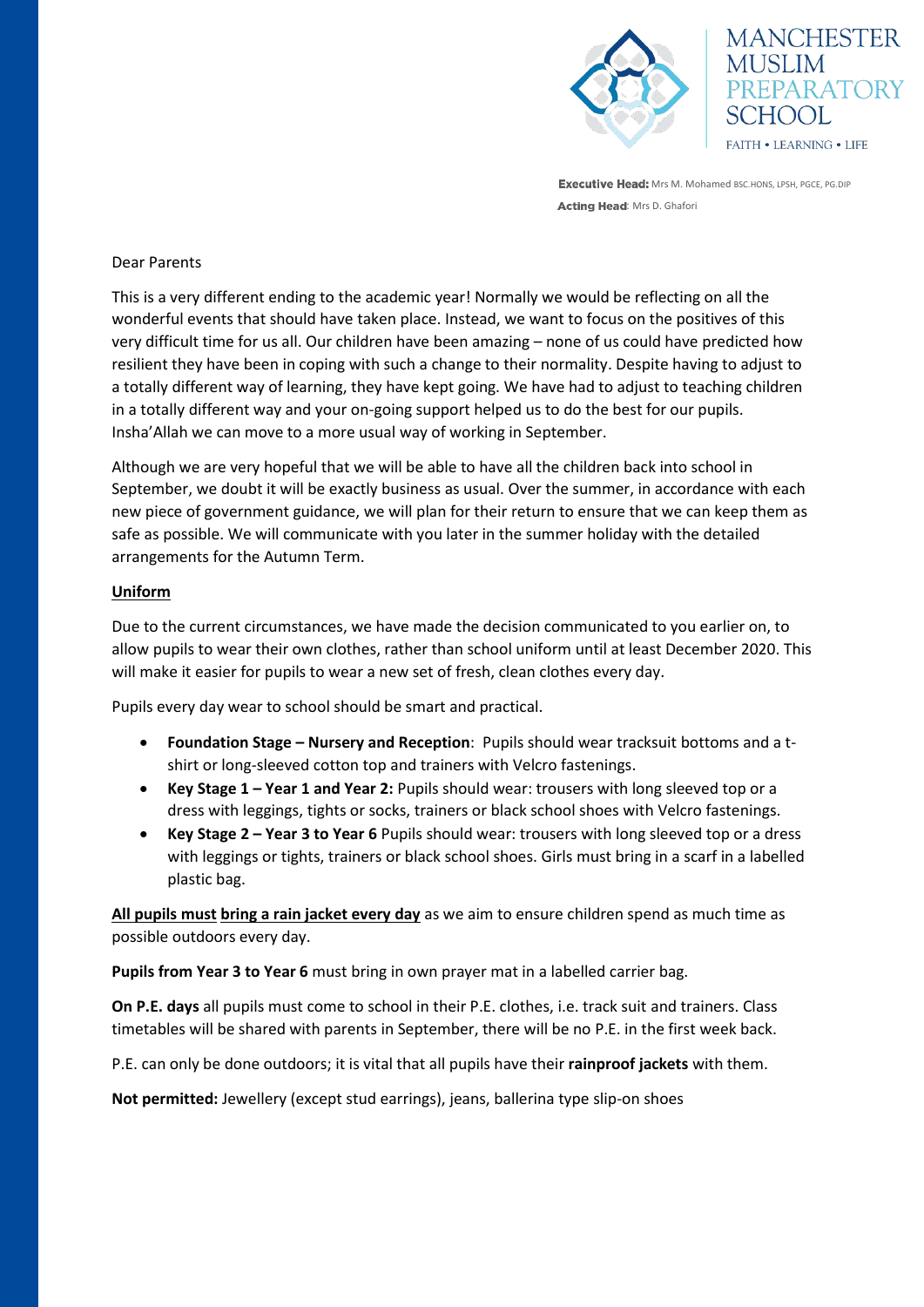## **Extra-curricular programme and trips**

Due to the current circumstances there will be no after-school clubs / activities during the Autumn Term.

In September, depending upon the public health situation at that time, we will risk assess whether we can run any day trips in the Autumn term.

## **Timings of the school day**

| <b>Year Group</b><br><b>Sept 2020</b> | Drop Off          | <b>End of Day</b> | Gate                     | <b>Entry into building</b> |
|---------------------------------------|-------------------|-------------------|--------------------------|----------------------------|
| Year 6 and Year 5                     | $8:30 \text{ am}$ | $3:15$ pm         | Side gate near nursery   | Back door                  |
| Year 4 and Year 3                     | $8:30$ am         | $3:15$ pm         | Main gate staff car park | Dining room                |
| Year 2 and Year 1                     | $8:45$ am         | $3:30$ pm         | Side gate near nursery   | Back door                  |
| Reception                             | $8:45$ am         | $3:30$ pm         | Main gate staff car park | Nursery playground gate    |
| <b>Nursery</b>                        | $9:00$ am         | $3:30$ pm         | Side gate near nursery   | Nursery door               |

**Please note, as we will continue to follow government guidance in September, this might mean we have to further stagger the start and end times of the day. We will therefore be writing to parents at the end of August with more updated details about the school timings for the start of the Autumn Term and give more details regarding which entry/exit parents need to drop off their child/ren.** 

## **Breakfast Club**

7:45am to 8:45am – Pupils must be dropped off at the main gate no later than 8 am.

#### **Holiday Homework**

**Reading** 

*We ask that all children read on a daily basis.* 

Useful websites and further tips and ideas will be sent in a separate email.

**Writing** 

Please encourage your child to write from time to time. This could be in form of a diary, emailing/writing to friends or writing a story

<https://authorfy.com/>has free unlimited access to author masterclasses to help with pupils' writing skills.

Access to English workbooks for pupils in Year 1 to Year 6 can be found here: <https://www.englishmastery.org/our-response-to-coronavirus-covid-19/>